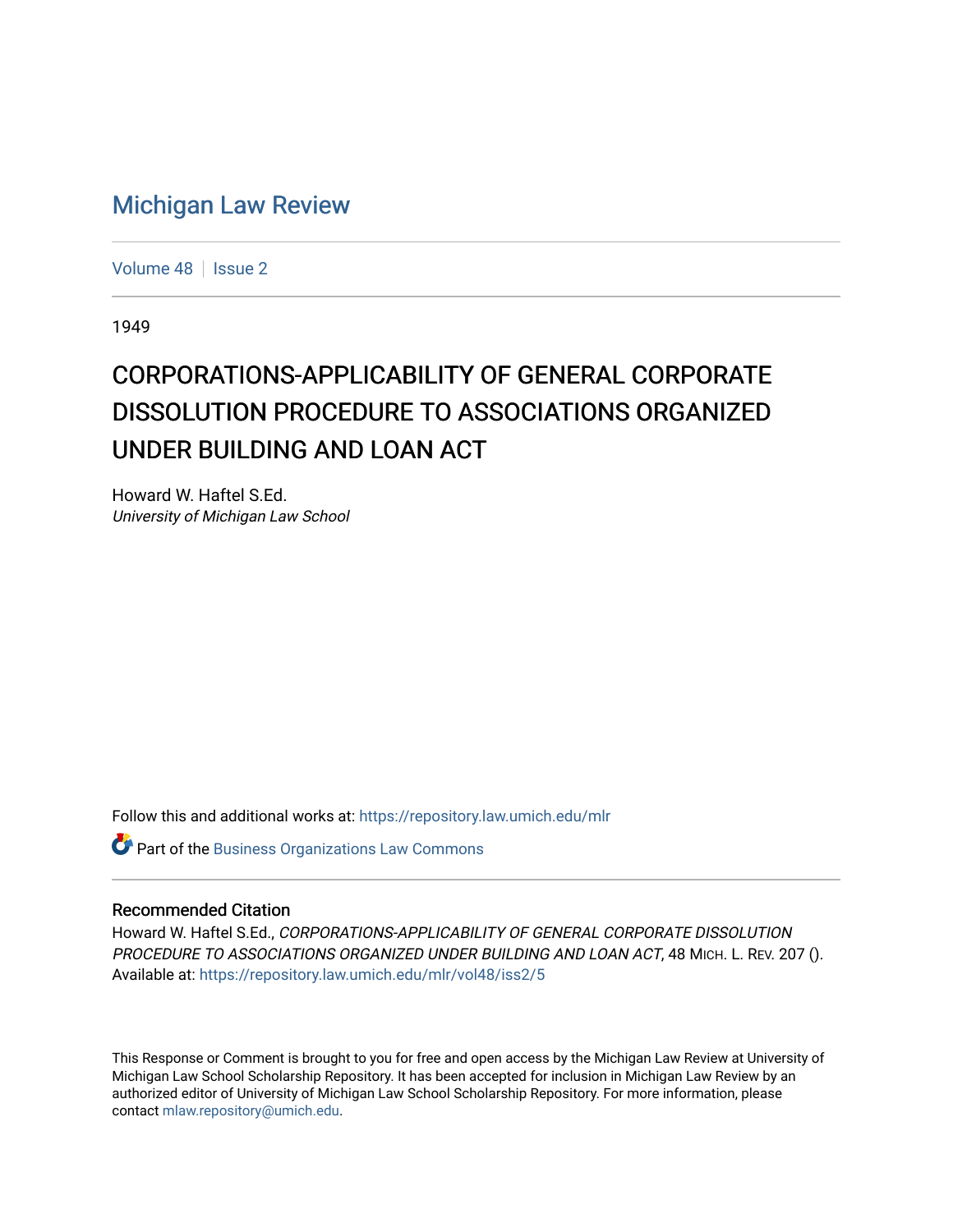## **COMMENTS**

CoRPORATIONs-APPLICABILITY OF GENERAL CORPORATE D1sso-LUTION PROCEDURE TO ASSOCIATIONS ORGANIZED UNDER BUILDING AND LOAN ACT-Building and loan associations<sup>1</sup> are organizations designed for the general purpose of accumulating by gradual payments of their members a fund to be invested primarily in loans on real estate.<sup>2</sup> At present these organizations almost invariably are corporations for profit. Because of their economic importance<sup>3</sup> these associations have long been regarded as affected with a public interest and therefore subject *to* a higher degree of regulation than would be sustained in the case of ordinary profit-making corporations.<sup>4</sup> Special legislation is necessary because building and loan associations differ widely from other corporations in financial structure and operation.<sup>5</sup>

In spite of differences, an incorporated association does fall within the larger category, "corporation," and is therefore subject to many of the general corporation laws.<sup>6</sup> Similarly, building and loan associations are financial institutions and are subject to general provisions regulating such organizations.<sup>7</sup>

Obviously, the fact that there may be two, and possibly three, sets of overlapping laws regulating the activities of building and loan associations poses complicated problems as to the law governing particular situations.

1 Building and loan associations developed from early building societies which were used exclusively as a means of acquiring homes, membership being restricted to home-seekers. Modern institutions, having the twofold purpose of encouraging saving and providing credit for homes, are more accurately termed "savings and loan associations." See generally BoDFISH and Theobald, Savings and Loan Principles 27-45 (1938); Sundheim, Law of Building AND LoAN AssoCJATIONs, §§1-3 (1933); 9 AM. JuR., Building and Loan Associations, §§1-3 (1937).

<sup>2</sup> Ibid.; 5 Words and Phrases 897 (1940). For examples of statutory definitions, see Ariz. Code Ann. (1939) §51-601; N.Y. Banking Law (McKinney, 1942) §2.

<sup>3</sup>In 1946, it was estimated that these associations held 10 billion dollars, or 8% of the savings of the public, and were financing 70% of all veterans' home loans. See SAVINGS AND LOAN ANNALS 3-14, 75, 79 (1946).

4 9 AM. JUR., Building and Loan Associations, §8 (1937); 78 A.L.R. 1090 (1932).

<sup>5</sup> Share accounts in building and loan associations occupy a position somewhere between stock investments in ordinary corporations and deposits in savings banks. See generally Bon-FISH AND THEOBALD, SAVINGS AND LOAN PRINCIPLES 80, 88, 150 et seq. (1938).

6Jd. at 88.

<sup>7</sup>See, for example, **N.Y.** Banking Law (McKinney, 1942) §2: "The term, 'banking organizations,' when used in this chapter, means and includes all banks, trust companies, ••• savings and loan associations. • • ." Many statutory provisions refer generally to ''banking organizations."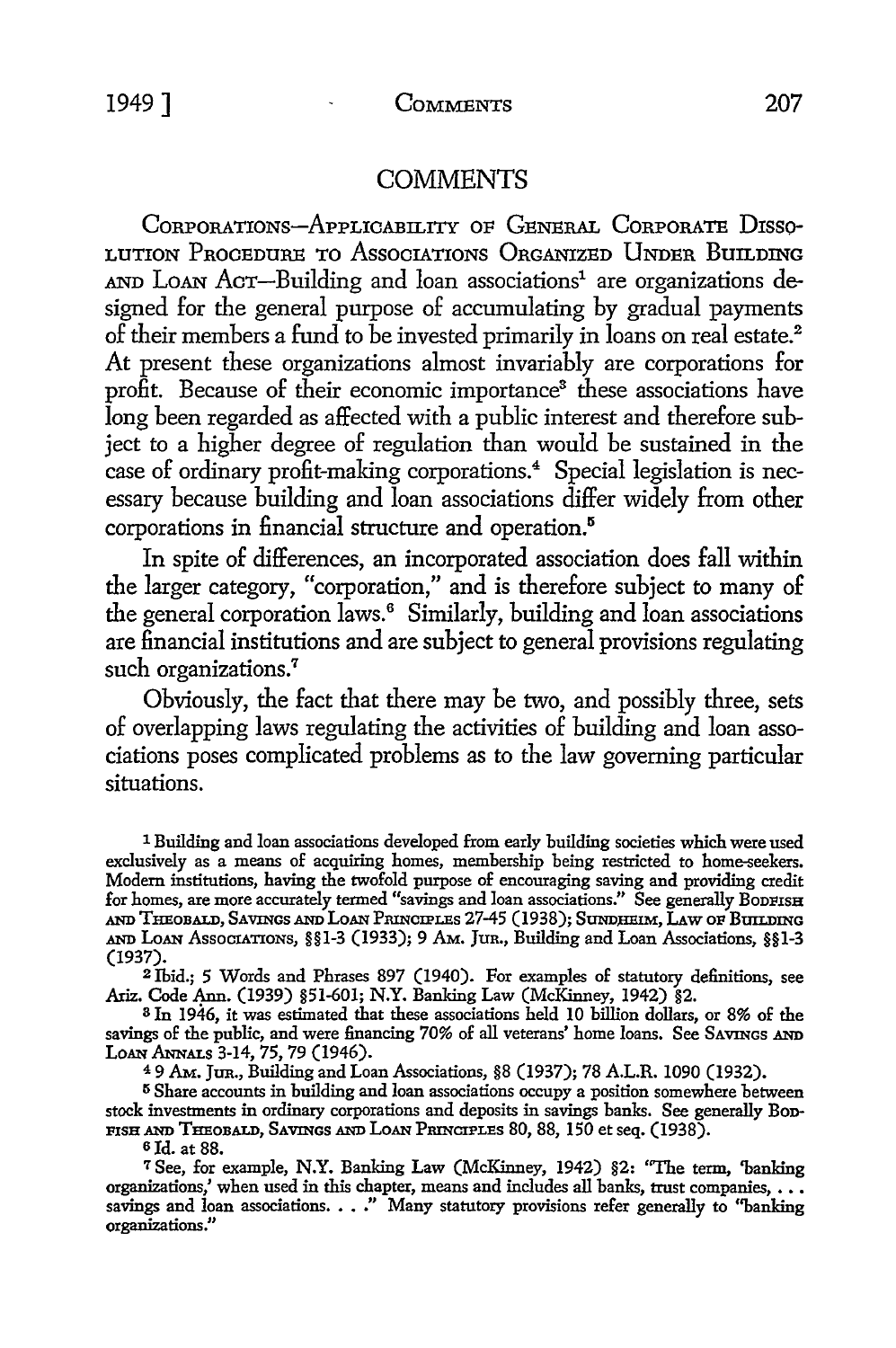This comment, dealing primarily with one phase of the general problem, will seek to summarize what the courts and legislatures have decided as to the applicability of dissolution provisions in general corporation acts to building and loan associations incorporated under special acts.

## *A. Legislative Approach to the General Problem*

In some states, both the general corporation acts and building and loan (or "special") acts are wholly silent as to the applicability of the general corporation act to building and loan associations incorporated under a special act.<sup>8</sup> In other states, the legislatures have tried to solve the problem in various ways.

I. In some states the legislatures have enacted statutes which in terms except building and loan associations from all or some provisions of the general corporation acts.<sup>9</sup>

2. *:* In other states it has been expressly provided in the special act or the general corporation act that provisions of the latter shall apply to building and loan associations:  $(a)$  unless provided to the contrary in either act, or unless the provisions of the general corporation act are inconsistent with corresponding provisions of the special act,<sup>10</sup> and  $(b)$ insofar as the powers conferred by the general corporation act shall be necessary in conducting the business of a building and loan association.11

3. Some statutes specifically incorporate by reference certain parts of the general corporation act into the building and loan act.<sup>12</sup>

Pa. Stat. Ann. (Purdon, 1938) tit. 15, §§1074-1302 specifically repeals all dissolution sections in the general corporation act in so far as they relate to building and loan associations. See also, id., tit. 15, §§ 1074-1303 (general repeal of all inconsistent acts).

Other methods of accomplishing the same results are exemplified by N.Y. Gen. Corp. Law (McKinney, 1943) §§100, 71.

10 Cal. Gen. Laws (Deering, 1944) Act 986, §2.01; Mich. Stat. Ann. (1937) §21.3.

11 N.Y. Banking Law (McKinney, 1942) §383. •

12 Ohio Gen. Code (Page, 1938) §9665, providing for voluntary dissolution of building and loan associations, incorporates by reference §§8623.80 to 8623.83 of the general corporation act.

s Unless the term "associations" in Ariz. Code Ann. (1939) §53-202 means building and loan associations, the Arizona Code is silent.

<sup>9</sup>In Indiana, the term "corporation," as used in the general corporation act, is defined as "any corporation formed under this act •••• " Ind. Stat. Ann. (1948) §25-101, but §25-201 states that "corporations may be organized for pecuniary profit under this act for any lawful business purpose *except •* •• *building and loan business."* (Italics added).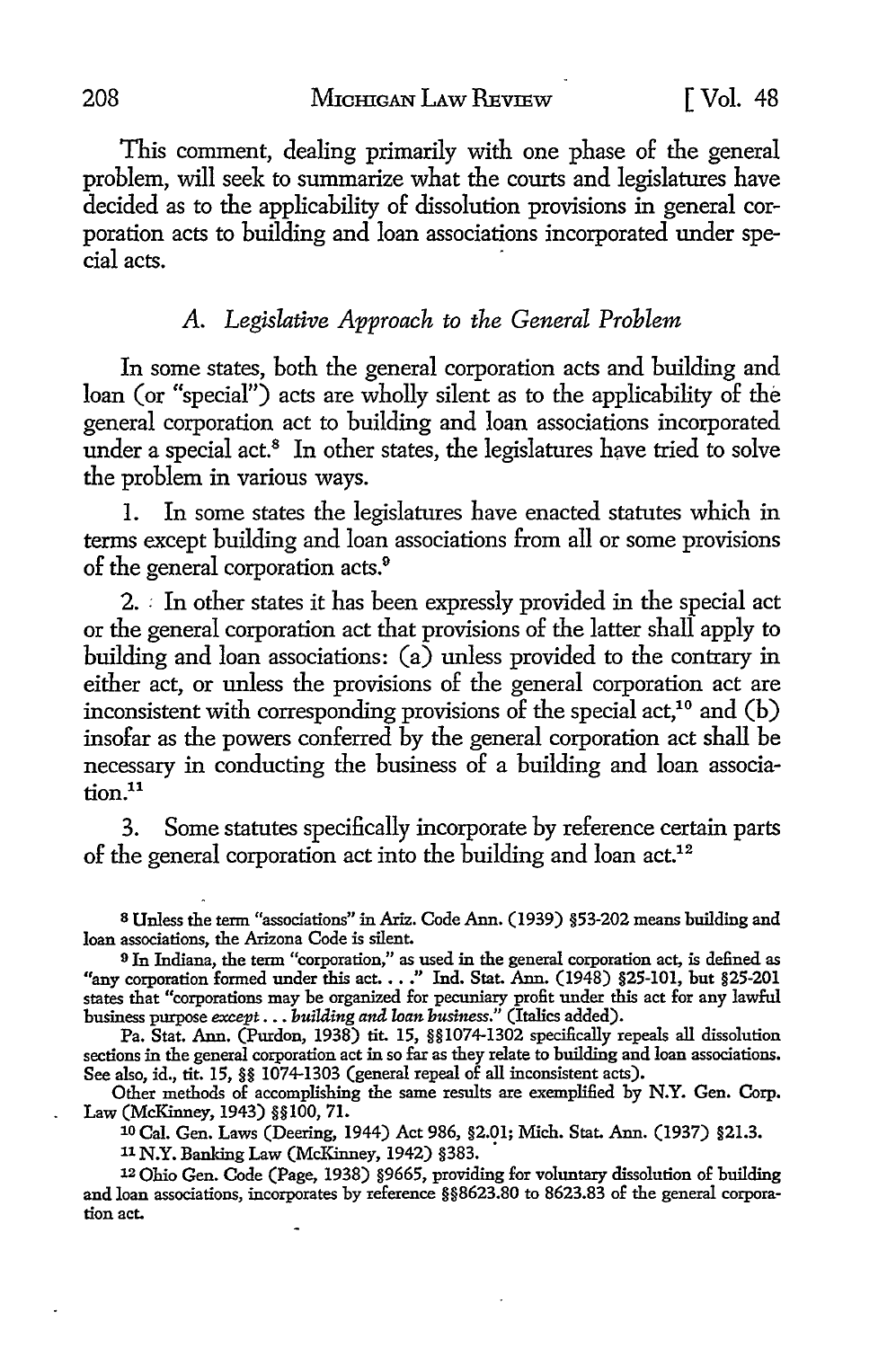#### 1949 T COMMENTS 209

## *B. General Judicial Approach to the Problem*

The most important factor ( except the wording of the statutes) in determining a court's construction of ambiguous statutes is the legislative purpose behind the enactment of the statutes.<sup>13</sup> Courts seem generally to agree that the primary purposes behind all special legislation pertaining to financial institutions are  $(1)$  safeguarding the institutions themselves (because they are affected with a public interest), and (2) safeguarding investors' interests in them. Frequently mentioned methods of executing these purposes are a high degree of statutory regulation of these institutions and a large amount of supervisory control vested in administrative agencies.<sup>14</sup>

Because the same general policy and purpose underlie special statutory treatment of all financial instituitons, some states have undertaken to regulate certain activities (such as dissolution) of such institutions by means of general financial institution provisions.15 In other states, although each type of financial institution is separately treated by statute, the statutory treatment of all types of financial institutions, and judicial precedent thereunder, will generally be persuasive authority *to*  the courts.<sup>16</sup>

The varying phases of corporate activity of financial institutions require different types and amounts of regulations, supervision, and special treatment. Therefore, so far as applicability to building and loan associations is concerned, each provision in the general corporation act will be treated separately; though in cases where policy considerations are similar, the construction placed upon one will usually be persuasive authority for similar treatment of the other.<sup>17</sup>

## C. *Judicial Treatment of Various Methods of Dissolution*

A general corporation act usually specifies a number of different

14 Craughwell v. Mousam River Trust Co., 113 Me. 531, 95 A. 221 (1915); In re Peoples Finance and Thrift Co. of San Diego, 61 Cal. App. (2d) 11, 141 P. (2d) 742 (1943); 12 C.J.S., Building and Loan Associations, §4 (1938).

15 See note 7, supra; also Ind. Stat. Ann. (1933) §18-901 et seq ..

16 State ex rel. Bettman v. Court of Common Pleas, 124 Ohio St. 269, 178 N.E. 258 (1931). 17 People v. New York Title and Mortgage Co., 346 ill. 278, 178 N.E. 661 (1931).

<sup>13</sup> This frequently seems synonymous with the court's views on public policy. See dissent in State ex rel. Bettman v. Court of Common Pleas, 124 Ohio St. 269; 178 N.E. 258 (1931). In discovering the legislative pmpose it may be necessary to look at ·the circumstances at *the*  time of *the* law's enactment, *the* necessity for it, *the* evil intended to be cured by it, and especially the consequences of various constructions. CRAWFORD, THE CONSTRUCTION OF STATUTES §160 (1940).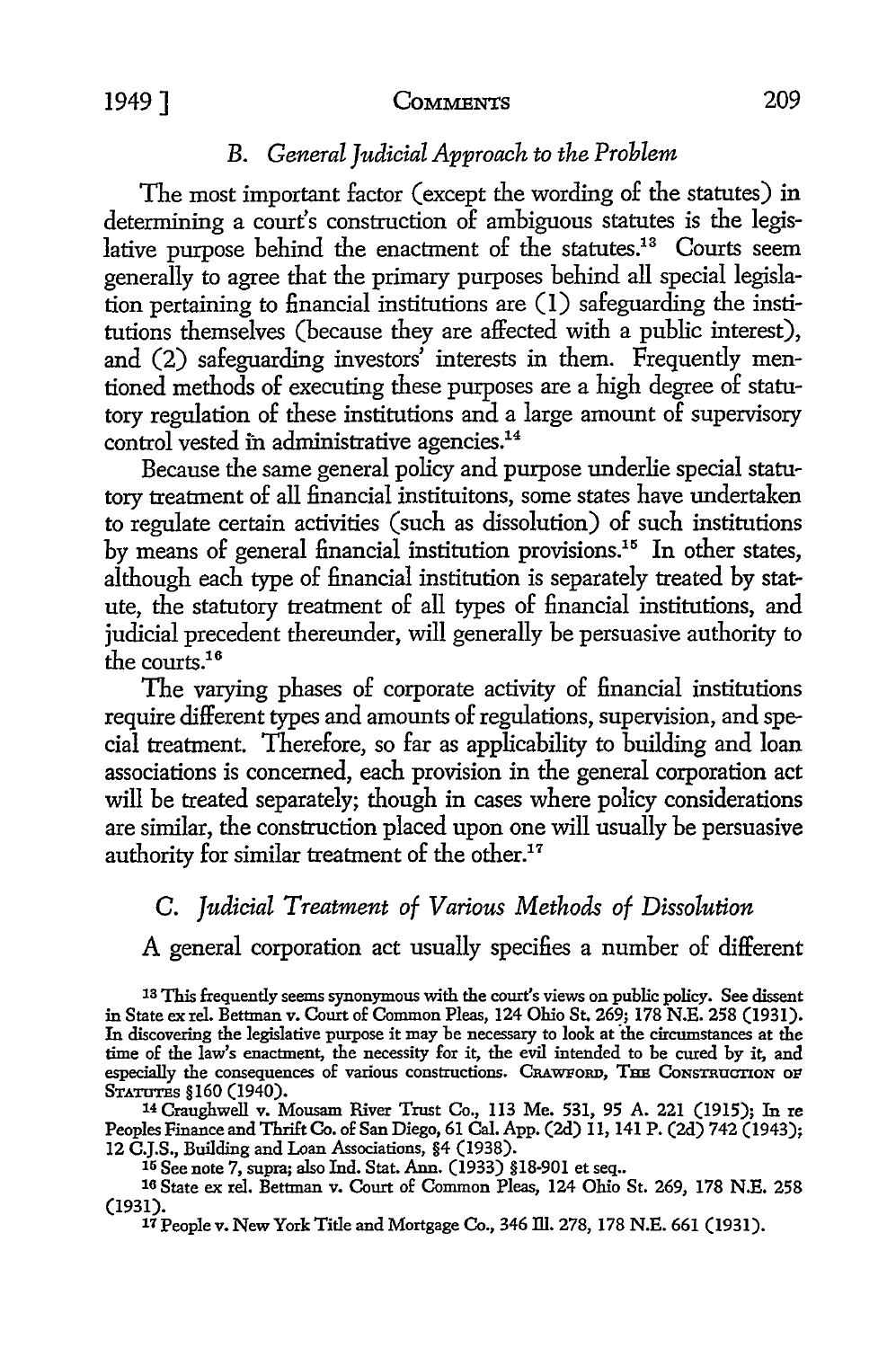methods of corporate dissolution.18 Policy considerations, which seem largely to determine the legislative purpose found by the courts, vary widely among the different methods of dissolution.

I. *Involuntary Dissolution.* General Corporation Act provisions, authorizing suits by minority stockholders for compulsory dissolution, are usually found to be inapplicable to associations formed under a building and loan act.19 Writers admit that this remedy frequently opens the door to vexatious suits which can be a serious annoyance to any type of corporation.<sup>20</sup> Building and loan associations (like banks) are in a business where public confidence is essential to their success, and they are usually said to be "affected with a public interest." Therefore, courts generally find, with or without the aid of a specific statutory provision, that the usual statutes, providing for official initiation (by the building and loan commissioner, etc.) of involuntary dissolution of building and loan associations, are exclusive.<sup>21</sup>

2. *Voluntary Dissolution under a General Act where No Voluntary Dissolution Provision Exists in the Special Act.* The general rule has been stated that in the absence of statute, the unanimous consent of the directors and shareholders of a solvent business corporation is required before it can dissolve voluntarily and wind up its affairs.<sup>22</sup> Occasionally, building and loan acts do not contain provisions authorizing voluntary dissolution. The question then arises whether a building and

18 Fletcher lists six separate types of dissolution: "(l) By an act of the legislature repealing or withdrawing its charter  $\ldots$  ; (2) by the expiration of a time limited for the continuance of its corporate existence; (3) by the happening of some contingency prescribed in its charter; (4) by the failure or loss of some integral part of the corporation, so that it cannot longer exist; (5) by a surrender of its charter, provided the surrender is authorized or accepted"by the state; and (6) by the forfeiture of its charter in a judicial proceeding." **16**  FLETCHER, CYc. CoRP., perm. ed., §7976 (1942).

Frequently, statutes will provide a number of alternative procedures as subdivisions of each general type. Thus Illinois provides three methods of voluntary dissolution (infra, note 25). 10 35 CoL. L. RBv. 265 (1935), 78 A.L.R. 1090 (1932). Ohio provides an interesting

illustration of the general rule. In State ex rel. Bettman v. Court of Common Pleas, 124 Ohio St. 269, 178 N.E. 258 (1931), the Ohio court held that the power to institute proceedings for involuntary dissolution, vested in the superintendent of building and loan associations, is adequate and therefore exclusive. This conclusion was reached without the aid of a statute. In 1933, §687-19 [Ohio Gen. Code (Page, 1938)] became effective, also declaring the above procedure exclusive. In 1935, Slocum v. Mutual Bldg. and Invest. Co., 130 Ohio St. 312, 199 N.E. 175 (1935) reached a conclusion consistent with statute and precedent. In 1936, however, the Ohio court, motivated by policy considerations, wrote an inconsistent exception into Ohio law. See Toot v. Beach, 131 Ohio St. 78, 1 N.E. (2d) 940 (1936).

20 BALLANTINE, CORPORATIONS, §306 (1946).

21 Craughwell v. Mousam River Trust Co., 113 Me. 531, 95 A. 221 (1915); cases cited in note 19, supra.

22 BALLANTINE, CORPORATIONS, §281 (1946). But cf. 16 FLETCHBR, CYc. CoRP., perm. ed., §8021 (1942).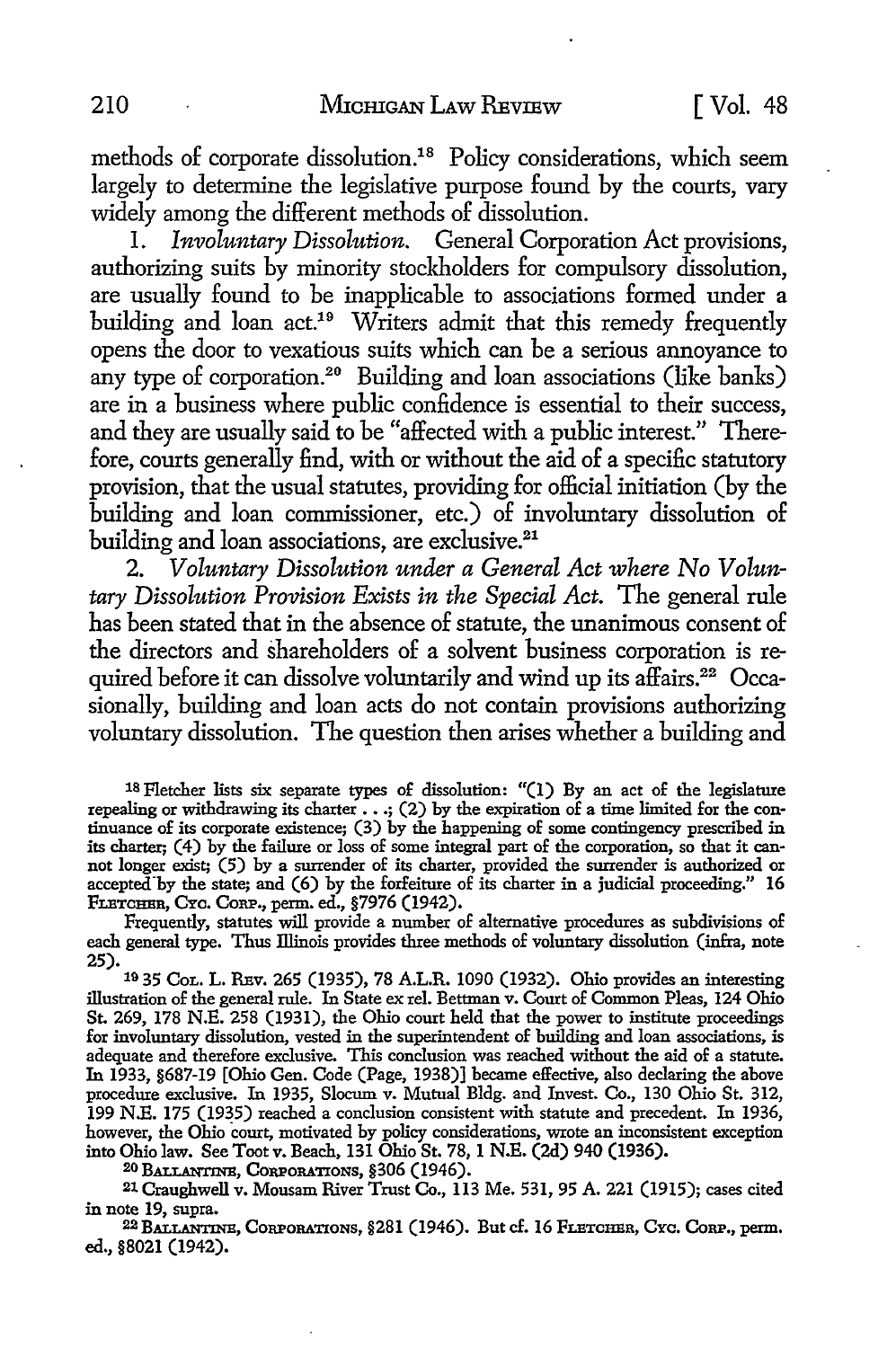## 1949] COMMENTS 211

loan association (a) can dissolve under the voluntary dissolution clause in the general corporation act, (b) can dissolve voluntarily with the unanimous consent of all stockholders and directors, or (c) cannot dissolve voluntarily at all because the provision in the building and loan act for involuntary dissolution is exclusive.<sup>23</sup>

Courts have generally held ( where there is no specific statutory provision to the contrary) that financial institutions in a safe and sound condition may accomplish voluntary dissolution under the general corporation act.24 This result would seem to be in accord with the sound policy of allowing the business judgment of the management to guide the destinies of the association.

3. *Voluntary Dissolution of a Building and Loan Association under a General Corporation Act when the Building and Loan Act also Provides for Voluntary Dissolution.* Frequently, general corporation acts provide a number of alternative procedures for accomplishing voluntary dissolution.<sup>25</sup> Occasionally, no doubt, one or more of these procedures possess advantages not present in the voluntary dissolution provisions in the building and loan act. The question then arises whether, in the absence of clear language making the building and loan act provision exclusive, a building and loan association may voluntarily dissolve according to a procedure in the general act.

As is frequently the case, there are several possible rules of construction equally applicable *to* the present case and leading *to* opposite conclusions.26 Therefore, rules of construction will not be helpful except as a means of justifying a result predicated on other grounds.

A recent Michigan case, *In re St. Johns Building and Loan Assn.,21*  faced with this problem, held that a building and loan association could

2s In Moran v. Cobb, (App. D.C., 1941) 120 F. (2d) 16, the dissenting judge vigorously propounded the latter theory. Though this case involved a banking corporation, the similarity of policy considerations makes it relevant to building and loan associations.

24 Moran v. Cobb, (App. D.C., 194 I) 120 F. (2d) 16; Daugherty v. Superior Court, 56 Cal. App. (2d) 851, 133 P. (2d) 827 (1943).

25 Illinois, for instance, provides three methods of voluntary dissolution: (1) voluntary dissolution by the incorporators of a corporation which has not commenced business; (2) voluntary dissolution by written consent of all record shareholders; and (3) voluntary dissolution by act of the corporation. Ill. Ann. Stat. (Smith-Hurd, 1935) c. 32, §§157-74 to 157-81.

26 Rule 1 states that statutes in pari materia (such as these) should be construed in harmony as one act. This rule favors a construction allowing all dissolution provisions to apply to associations. Rule 2, stating that where a general act standing alone would also include the same matter covered by the special act, the latter will be construed as an exception to the general act, obviously favors an opposite construction. See CRAWFORD, THB CONSTRUCTION OP STATUTES §§230, 231 (1940).

*21* 321 Mich. 715, 33 N.W. (2d) 129 (1948).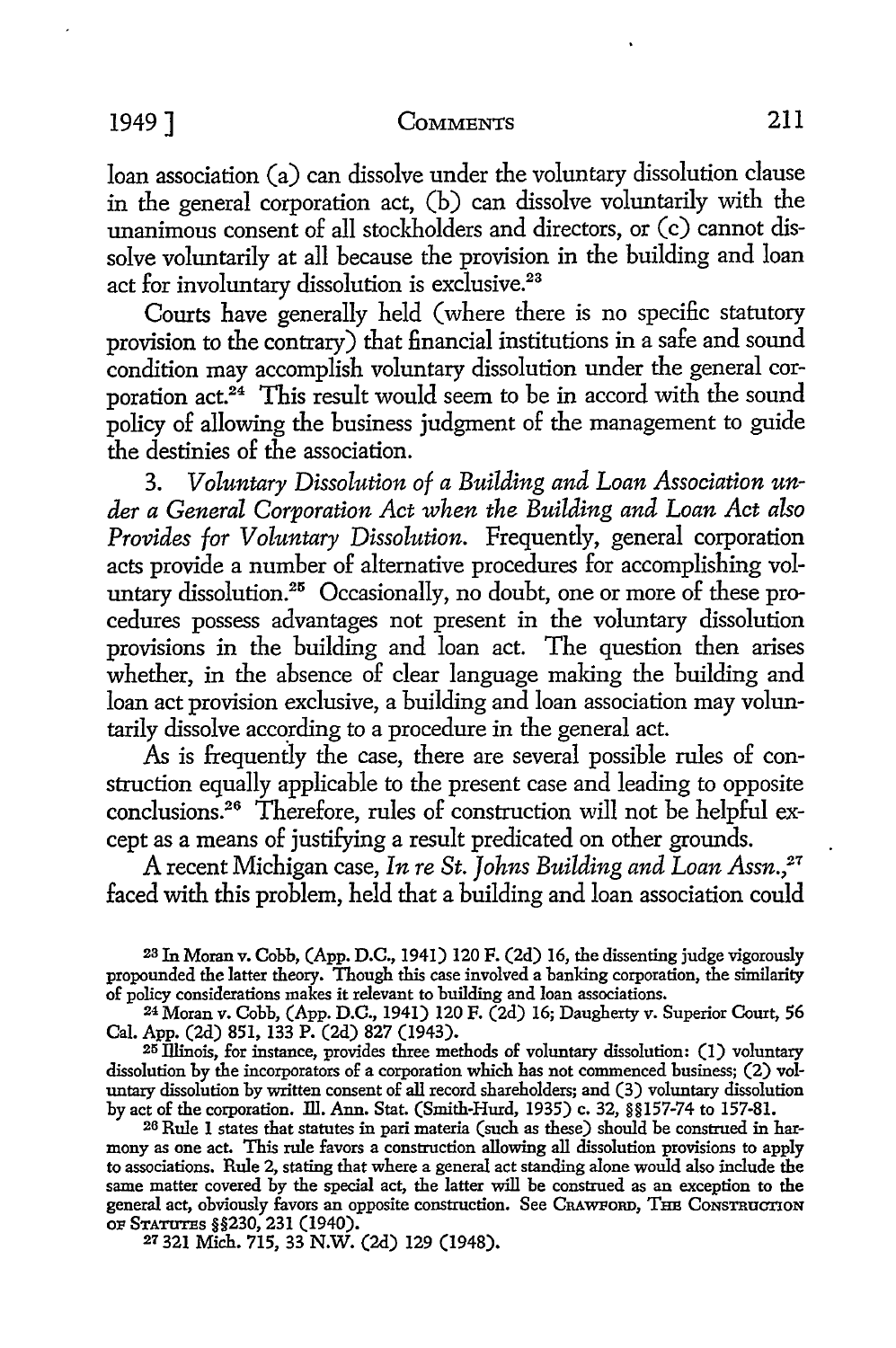voluntarily dissolve under a general corporation act which provided a judicially supervised dissolution procedure. The court stated that this provision and the one in the building and loan act were not inconsistent but afforded alternative procedures. In view of the wording of the Michigan statutes<sup>28</sup> and the fact that the procedure in the general act provides more supervisory safeguards than does that of the building and loan act, the decision would seem to be a sound one.

This and other opinions indicate that whenever the voluntary dissolution procedure of the general corporation act provides for judicial supervision, the court will be predisposed toward allowing building and loan associations and other financial institutions to utilize it.<sup>29</sup> There seem to be two main reasons for this. The first is a feeling that supervision of the affairs of a liquidating corporation is primarily a judicial function and one which the courts are at least as competent to handle as administrative officers.<sup>30</sup> The second reason, stemming from the first, is the belief that by allowing a building and loan association or other financial institution to dissolve under the protective supervision of a court, the general legislative purpose of providing more supervisory safeguards for such institutions is being furthered.<sup>31</sup>

Therefore, where the general corporation act does not provide judicially supervised voluntary dissolution procedure, the courts are unlikely to hold such procedure applicable to building and loan associations if the building and loan act contains adequate provision for voluntary dissolution.

4. Other Types of Dissolution, Forfeiture, or Related Provisions. . For many types of statutes in general corporation acts relating to dissolution or forfeiture, there are no reasons based on public policy which require differentiation among the types of corporations. Included in

<sup>28</sup>Mich. Stat. Ann. (1937) §21.3 states: "One or more persons ••• may incorporate under this act for the purpose of carrying on any lawful business except those desiring to incorporate the following:  $\dots$  building and loan associations  $\dots$ ; the provisions of this act shall be applicable to such corporations . . . unless otherwise provided in, or inconsistent with the act under which a particular corporation is  $\dots$  formed."

29 The California statutes [Cal. Corp. Code (Deering, 1944) §119; Cal. Gen. Laws (Deering, 1944) Act 986, §2.01] contain provisions similar to that in the Michigan statutes (supra, note 28). Two recent decisions, Daugherty v. Superior Court, 56 Cal. App. (2d) 851, 133 P. (2d) 827 (1943) and In re Peoples Finance and Thrift Co. of San Diego, 61 Cal. App. (2d) 11, 141 P. (2d) 742 (1943), pertaining to industrial loan corporations organized under a special act substantially the same in provisions and policy as the building and loan act, indicate that California will follow Michigan.

so See dissent in State ex rel. Bettman v. Court of Common Pleas, 124 Ohio St. 269, 178 N.E. 258 (1931).

31 Note 27, supra.